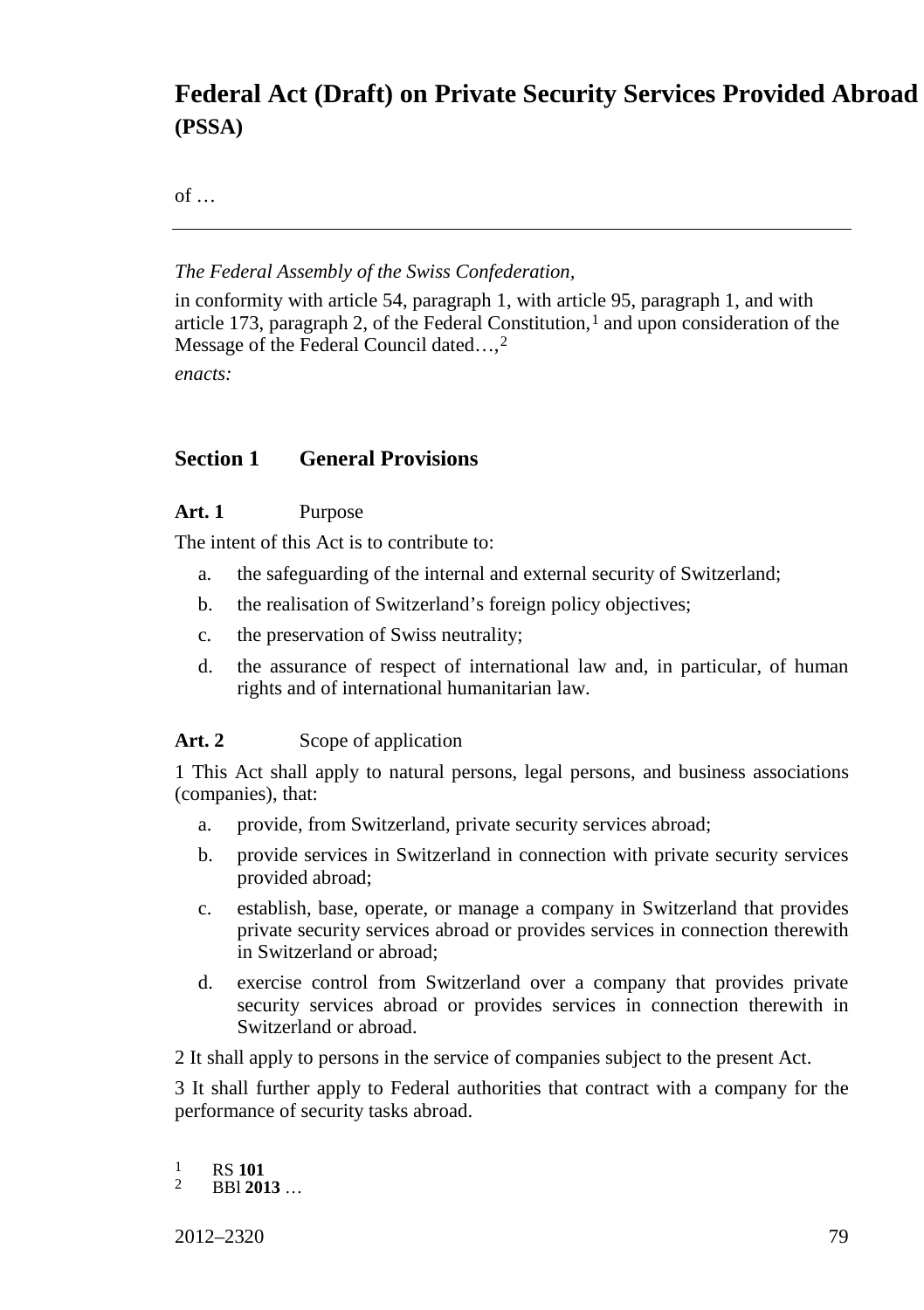# Art. 3 Exemptions from the scope of application

1 This Act shall not apply to companies that provide, from Switzerland, in territories subject to the Agreement on the Free Movement of Persons, of 21 June 1999, between the Swiss Confederation, of the one part, and the European Community and its Member States,[3](#page-1-0) of the other, or subject to the Convention of 4 January 1960 establishing the European Free Trade Association,<sup>[4](#page-1-1)</sup> any of the following private security services:

- a. protection of persons;
- b. guarding or surveillance of goods and properties;
- c. security services at events,

2 It shall further not apply to companies that:

- a. provide, in Switzerland, a service in connection with a private security service as set forth in paragraph 1;
- b. establish, base, operate, or manage in Switzerland a company that provides services as set forth in paragraph  $\overline{1}$  or paragraph  $\overline{2}$  (a);
- c. exercise control, from Switzerland, over a company that provides services as set forth in paragraph 1, or paragraph 2 (a).

# **Art. 4** Definitions

As used in this Act:

- a. *private security service* shall refer, in particular, to the following activities carried out by a private company:
	- 1. the protection of persons,
	- 2. the guarding or surveillance of goods and properties,
	- 3. security services at events,
	- 4. the monitoring, detention, or searching of persons, searching of premises or containers, and confiscation of objects,
	- 5. the guard, care, and transport of prisoners; operation of prison facilities; and assistance in the operation of camps for prisoners of war or civilian detainees,
	- 6. the operational or logistical support of combat or security forces, insofar as such support is not provided as part of a direct participation in hostilities as set forth in article 8,
	- 7. the operation and maintenance of weapons systems,
	- 8. the advising or training of members of combat or security forces,
	- 9. intelligence activities, espionage, and counterespionage;
- b. *service in connection with a private security service shall mean:*

# <span id="page-1-1"></span><span id="page-1-0"></span><sup>3</sup> SR **0.142.112.681** <sup>4</sup> SR **0.632.31**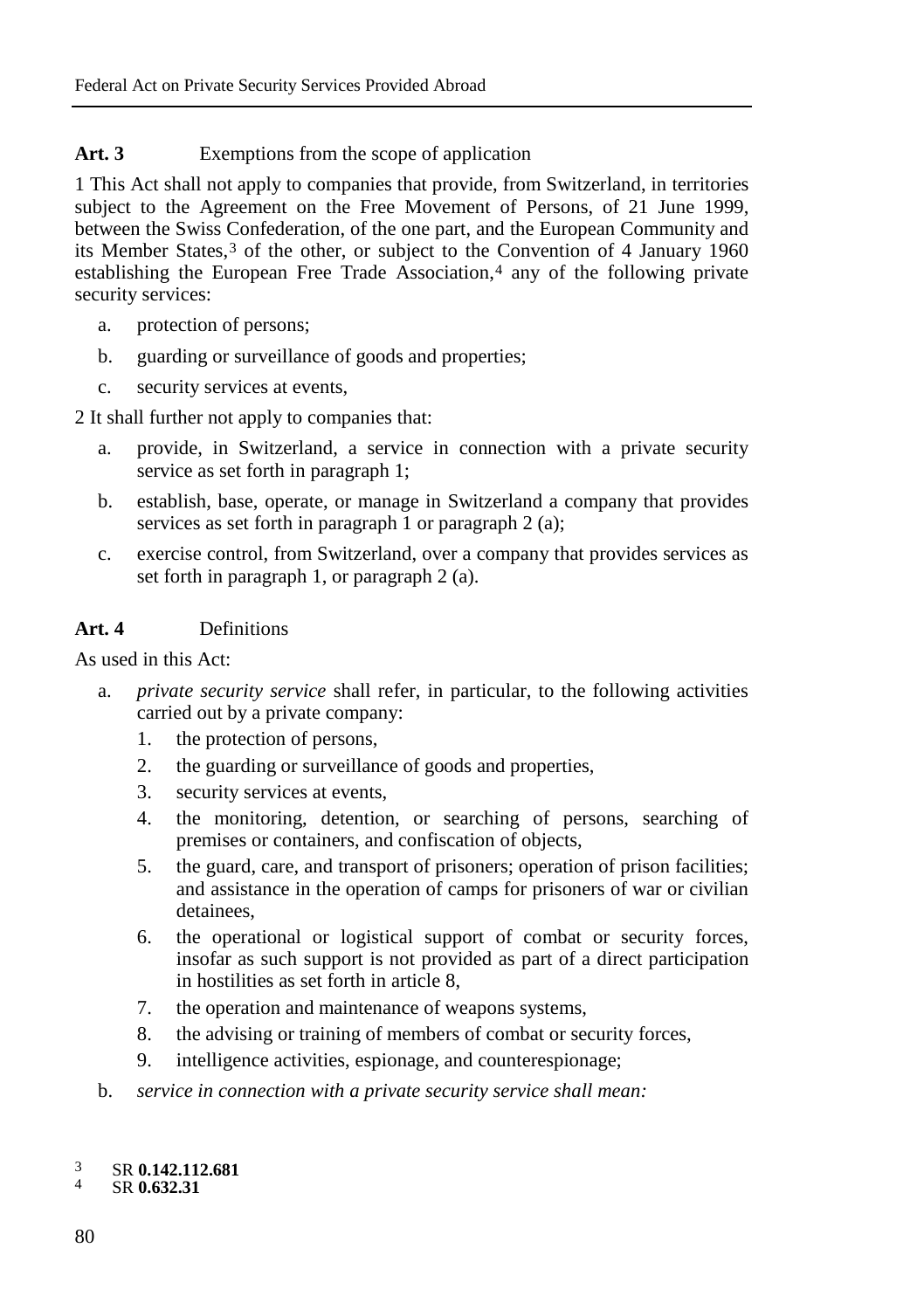- 1 the recruiting or training of personnel for private security services abroad,
- 2. the furnishing of personnel, directly or as an intermediary, for a company that offers private security services abroad;
- c. *direct participation in hostilities shall mean:*

the direct participation in hostilities abroad in the context of an armed conflict within the meaning of the Geneva Conventions<sup>[5](#page-2-0)</sup> and the Protocols I and II.[6](#page-2-1)

### Art. 5 Control over a company

1 A company exercises control over another company if it:

- a. directly or indirectly holds a majority of the votes in the highest decisionmaking body thereof;
- b. directly or indirectly holds the right to appoint or remove a majority of the members of the highest executive or management body thereof; or
- c. pursuant to the articles of incorporation, foundation charter, a contractual agreement, or similar instrument, is able to exert a controlling influence thereon.

2 Business associations shall be considered as being controlled if:

- a. another company is a member with unlimited liability in that business association;
- b. the controlling company, as a general partner in the business association, contributes funds in an amount exceeding one third of the equity of the business association; or
- c. the controlling company furnishes the business association or the general partners therein with reimbursable funds in an amount exceeding one half of the difference between the association's assets and its liabilities towards third parties.

### Art. 6 Subcontracting

1 Where a company subcontracts the provision of a security service or of a service connected therewith to another company, it shall ensure that the other company performs that service in keeping with the constraints to which the subcontracting company is itself subject.

2 The liability of the subcontracting company for harm caused by the other company shall be determined in keeping with the provisions of the Code of Obligations.[7](#page-2-2)

<span id="page-2-1"></span><span id="page-2-0"></span><sup>5</sup> SR **0.518.12;0.518.23**; **0.518.42**; **0.518.51** <sup>6</sup> SR **0.518.521**; **0.518.522** <sup>7</sup> SR **<sup>220</sup>**

<span id="page-2-2"></span>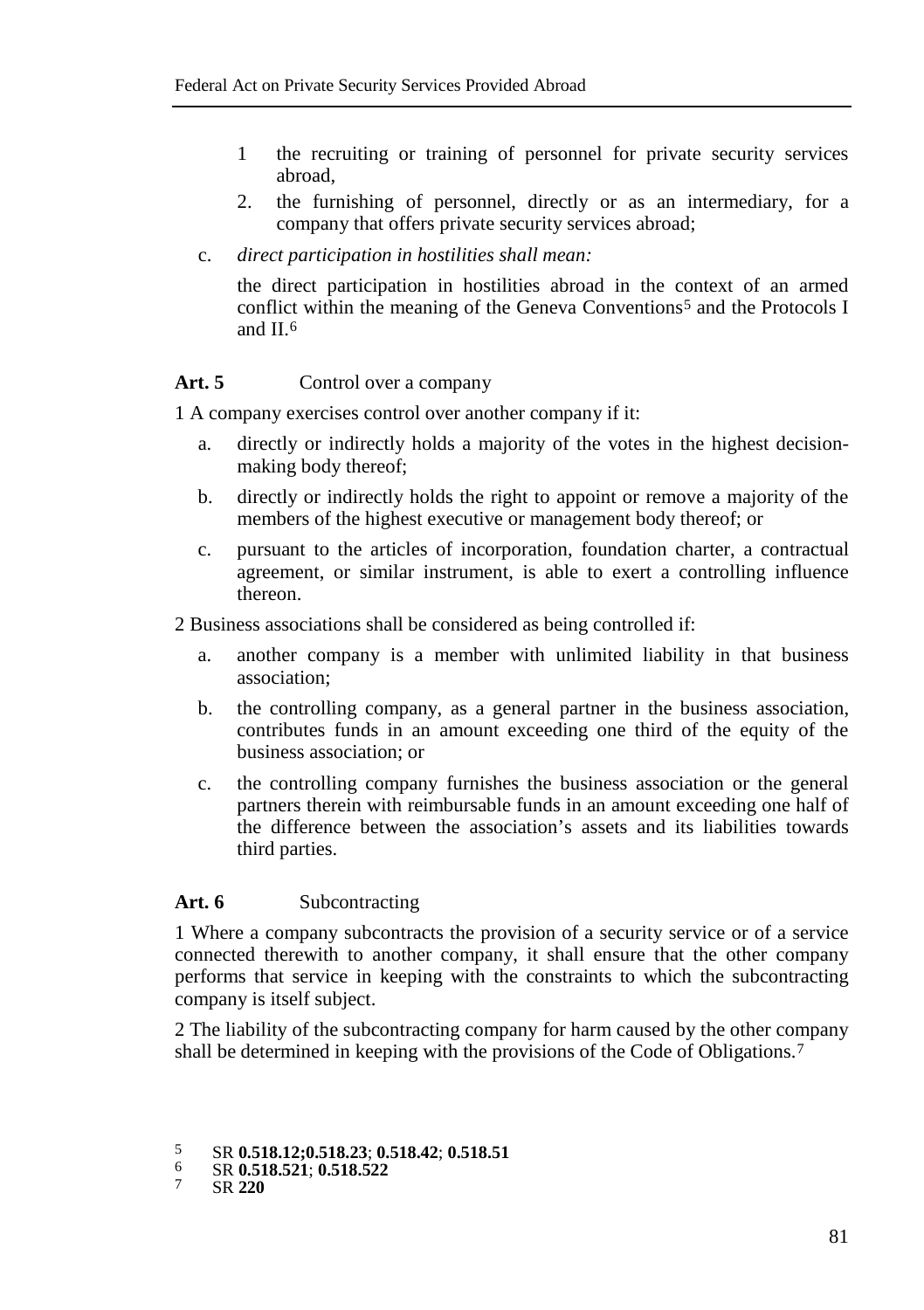Art. 7 Adherence to the International Code of Conduct for Private Security Service Providers

1 Companies subject to article 2, paragraphs 1 and 3, shall have an obligation to become signatories to the International Code of Conduct for Private Security Providers, in the version dated 9 November 2010 (Code of Conduct).[8](#page-3-0)

2 The Federal Department to which the competent authority is subordinated may determine that an amendment to the Code of Conduct shall be applicable to subject matters governed by this Act, provided that such amendment is not contrary to the provisions of this Act.

# **Section 2 Prohibitions**

### **Art. 8** Direct participation in hostilities

1 It shall be prohibited:

- a. to recruit or train personnel in Switzerland for purposes of direct participation in hostilities abroad;
- b. to furnish personnel, from Switzerland, directly or as an intermediary, for purposes of direct participation in hostilities abroad;
- c. to establish, base, operate, or manage, in Switzerland, a company that recruits, trains, or furnishes personnel, directly or as an intermediary, for purposes of direct participation in hostilities abroad;
- d. exercise control, from Switzerland, over a company that recruits, trains, or supplies personnel, directly or as an intermediary, for purposes of direct participation in hostilities abroad.

2 Persons who are domiciled, or have their habitual place of residence, in Switzerland and are in the service of a company that is subject to this Act shall be prohibited from directly participating in hostilities abroad.

# Art. 9 Serious violations of human rights

It shall be prohibited:

- a. to provide, from Switzerland, private security services, or services in connection therewith, of which it may be assumed that they will be utilised by the recipient or recipients in the commission of serious human rights violations;
- b. to establish, base, operate, or manage, in Switzerland, a company that provides private security services, or services in connection therewith, of which it may be assumed that they will be utilised by the recipient or recipients in the commission of serious violations of human rights;

<span id="page-3-0"></span><sup>8</sup> The International Code of Conduct for Private Security Service Providers may be consulted at the following Internet address: www.icoc psp.org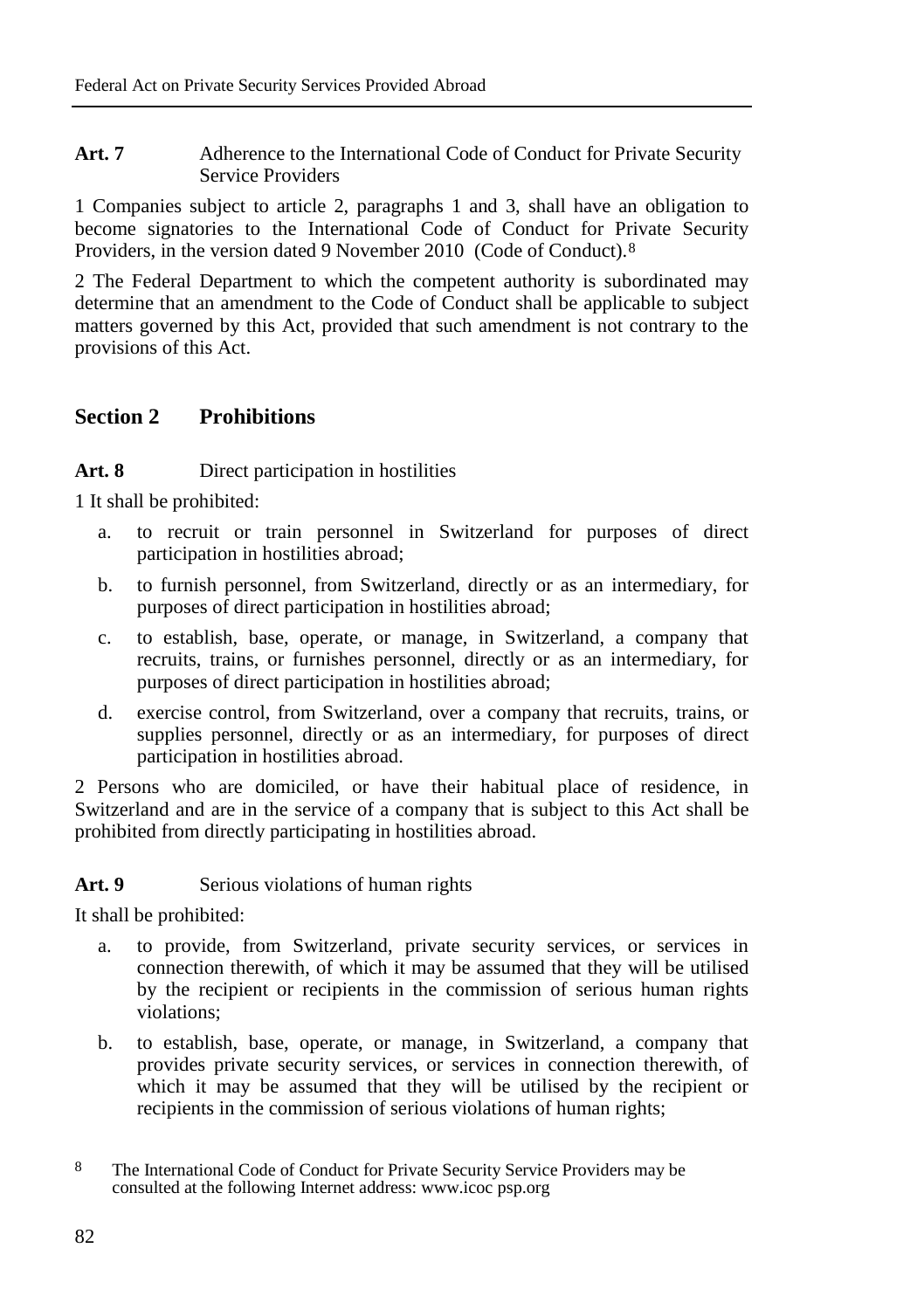c. to exercise control, from Switzerland, over a company that provides private security services, or services in connection therewith, of which it may be assumed that they will be utilised by the recipient or recipients in the commission of serious human rights violations.

# **Section 3 Procedure**

#### **Art. 10** Declaration

1 Any company intending to conduct such activities as set forth in article 2, paragraph 1, shall declare to the competent authority, in particular, the following information:

- a. the nature, provider, principal, recipient, and place of performance of the intended activity;
- b. the personnel to be deployed for the intended activities, and the training they have received;
- c. an overview of the business sectors in which the company is active;
- d. an attestation of adherence to the Code of Conduct;
- e. the identity of all persons bearing responsibility for the company.

2 For companies as designated in article 2, paragraph 1 (d), the declaration requirement applies both to the company's own exercise of control and to the activities of the controlled company.

3 In the event of any significant change in circumstances occurring, or having occurred, subsequent to the declaration, the company shall alert the competent authority without delay. The competent authority shall inform the company forthwith as to whether it may continue to conduct the activity in question.

# **Art. 11** Duty to forbear

1 Until such time as the company has received from the competent authority notification or a decision pursuant to articles 12-14, it shall forbear from conducting the declared activities.

2 Where the competent authority initiates a review procedure pursuant to article 13, it may, by way of exception, release the company from its duty to forbear, for the duration of the procedure, in the presence of an overriding public or private interest.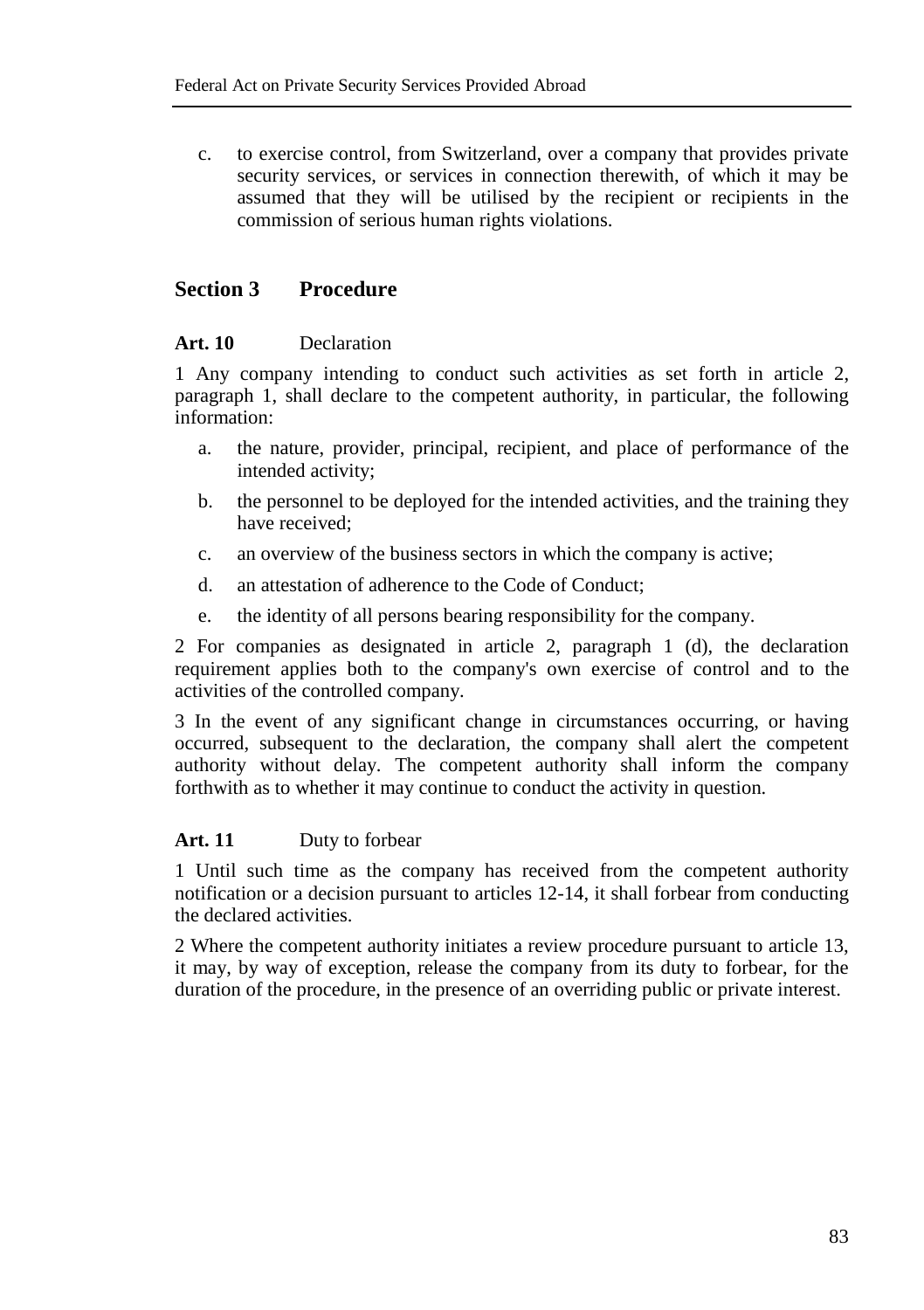# Art. 12 Notification by the authority

The competent authority shall notify the company within fourteen days following the declaration as to whether the activity gives cause for the initiation of a review procedure at that time.

# Art. 13 Review procedure

1 The competent authority shall initiate a review procedure where:

- a. there are indications to suggest that the declared activity could be in conflict with the purposes set forth in article 1;
- b. a significant change in the circumstances relating to a declared activity occurs, or has occurred, subsequent to notification pursuant to article 12;
- c. it becomes aware of the conduct of an activity that has not been declared;
- d. it becomes aware of a violation of Swiss law or of international law.

2 Where the competent authority becomes aware of the exercise of an activity that has not been declared, it shall inform the company of the initiation of a review procedure, and shall allow the company an opportunity to submit within ten days a statement in that regard. Article 11, paragraph 1, shall apply *mutatis mutandis*.

3 The competent authority shall consult with the authorities concerned.

4 It shall inform the company of the outcome of the review procedure within thirty days. This time limit may be extended as circumstances require.

# Art. 14 Prohibition by the competent authority

1 The competent authority shall prohibit in full or in part any activity that is contrary to the purposes set forth in article 1. In the case of the following activities, in particular, conformity with those purposes shall be subject to thorough review:

- a. private security services provided to foreign institutions, persons, or companies in crisis or conflict regions;
- b. private security services, or a service in connection therewith, that may be of service to institutions or persons in the commission of human rights violations;
- c. operational or logistical support for foreign combat or security forces;
- d. services in the domain of military expertise in connection with a private security service;
- e. private security services, or a service in connection therewith, that may be of service to terrorist groups or criminal organisations;
- f. the establishment, basing, operating, management, or control of a company that provides such services as set forth under the foregoing letters a-e.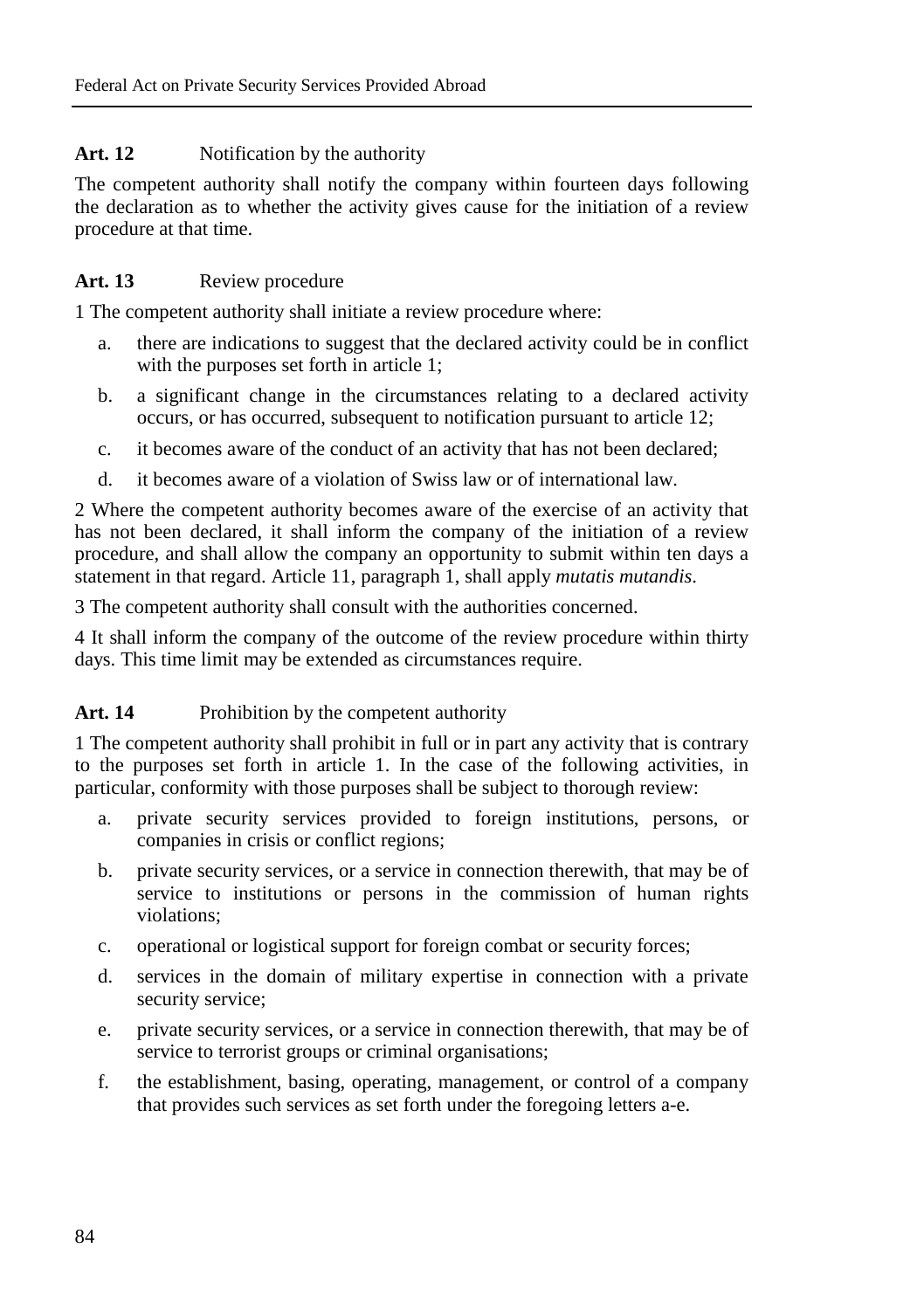2 The competent authority shall prohibit in full or in part the exercise of an activity by a company that:

- a. has committed, in the past, serious human rights violations, and has not taken sufficient precautions to ensure that there is no recurrence thereof;
- b. deploys personnel that does not possess the requisite training for the intended activity;
- c. does not comply with the provisions of the Code of Conduct.

3 The competent authority shall prohibit a company from subcontracting the providing of a private security service, or a service in connection therewith, where the company that is to provide that service fails to comply with the constraints set forth in article 6, paragraph 1.

### **Art. 15** Exceptions

1 The Federal Council may, by way of exception, authorise an activity to which articles 8 and 9 do not apply, but which would be subject to prohibition pursuant to article 14, where a high national interest manifestly takes precedence.

2 The competent authority shall submit the case to the Federal Council for a ruling.

3 The Federal Council shall determine the necessary control measures.

### **Art. 16** Coordination

1 Where a given subject-matter falls within the scope of application of this Act as well as within that of the War Material Act of 13 December 1[9](#page-6-0)96,9 the Control of Goods Act of 13 December 1996,<sup>[10](#page-6-1)</sup> or the Embargo Act of 22 March 2002,<sup>[11](#page-6-2)</sup> the authorities concerned shall determine which authority is to coordinate the procedure.

2 That Authority shall ensure that the procedure is conducted in as simple a manner as possible, and shall make certain that the company is informed of all results of the procedure within the time limits foreseen by law.

#### **Art. 17** Fees

1 The Federal Council shall regulate, in keeping with the principle of cost recovery, the charging of fees for:

- a. the review procedure pursuant to article 13;
- b. prohibitions issued pursuant to article 14;
- c. control measures pursuant to article 19.

2 For the rest, article 46a of the Government and Administration Organisation Act of 21 March 1997[12](#page-6-3) shall apply.

<span id="page-6-3"></span><span id="page-6-2"></span><span id="page-6-1"></span><span id="page-6-0"></span><sup>9</sup> SR **514.51**<br><sup>10</sup> SR **946.202** <sup>10</sup> SR **946.202** <sup>11</sup> SR **946.231** <sup>12</sup> SR **172.010**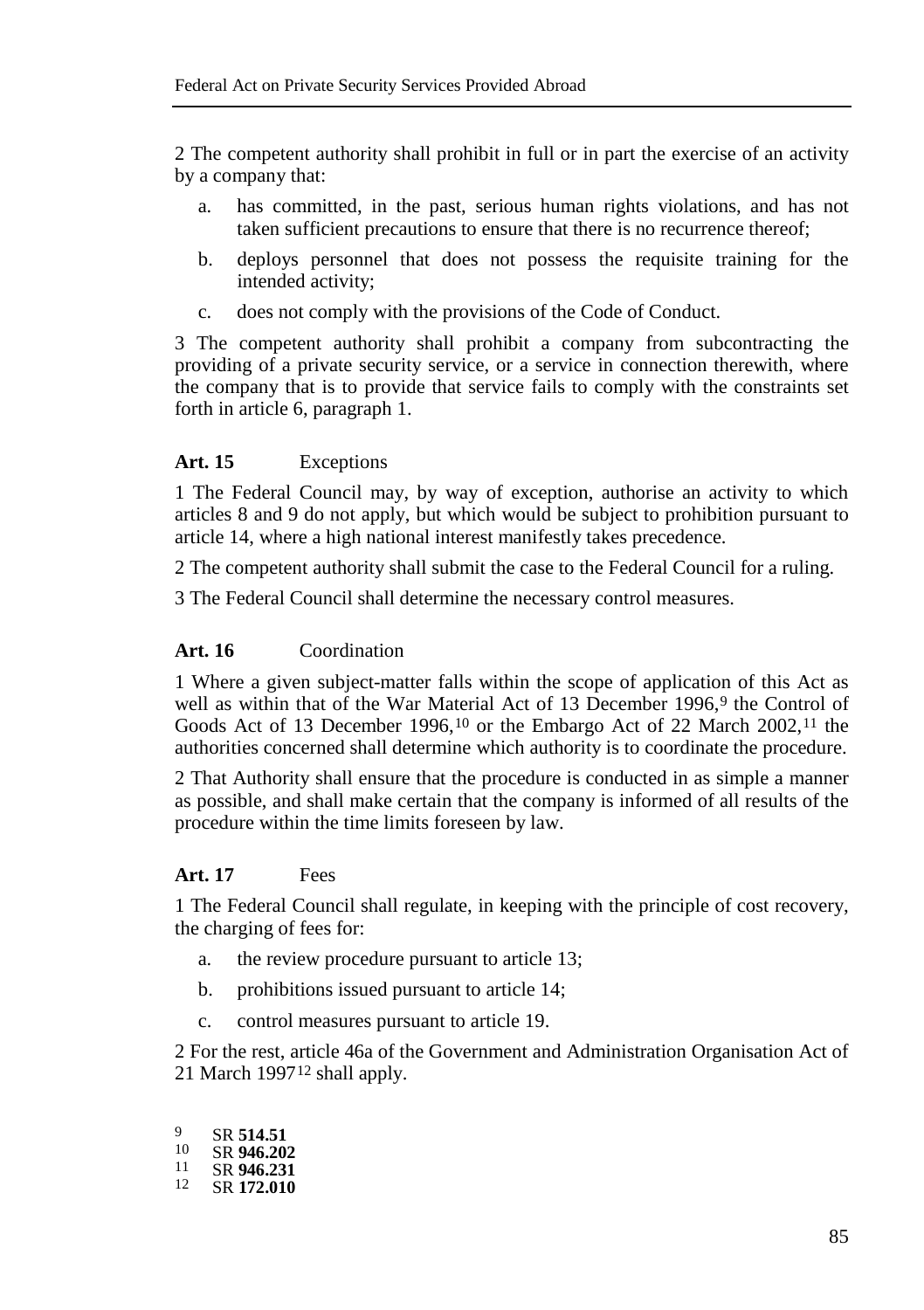# **Section 4 Oversight**

#### Art. 18 Duty of cooperation

Companies as set forth in article 2 shall furnish the competent authority with all information required for the review of activities governed by this Act, and shall submit to it all necessary documents.

### Art. 19 Oversight powers of the authority

1 Where a company attempts to influence the competent authority or fails to satisfy its duty of cooperation, and where all efforts on the part of the competent authority to obtain the necessary information and documents remain fruitless, that authority shall be entitled, in the cases foreseen in article 13, paragraph 1, to take the following measures of oversight:

- a. unannounced on-site inspection of company premises;
- b. examination of relevant documents;
- c. seizure of material.

2 The competent authority may, to that end, call in other Federal authorities as well as cantonal and municipal police officials.

#### Art. 20 Processing of personal data

The competent authority, in the performance of its legally assigned tasks, shall be authorised to process personal data of particular sensitivity in connection with administrative or criminal prosecution and penalties, and other personal data.

# **Section 5 Sanctions**

# **Art. 21** Infringements of legal prohibitions

1 Any person who, in contravention of article 8, conducts an activity in connection with a direct participation in hostilities, or who directly participates in hostilities, shall be punished by imprisonment for up to three years, or by a fine.

2 Any person who conducts an activity in contravention of article 9 shall be punished by imprisonment for up to three years, or by a fine.

3 The present provision shall not preclude punishment of the perpetrator pursuant to the Criminal Code[13](#page-7-0) or to the Military Criminal Code of 13 July 1927[14,](#page-7-1) for commission of a more serious criminal offence under those laws.

<span id="page-7-1"></span><span id="page-7-0"></span><sup>13</sup> SR **311.0** <sup>14</sup> SR **321.0**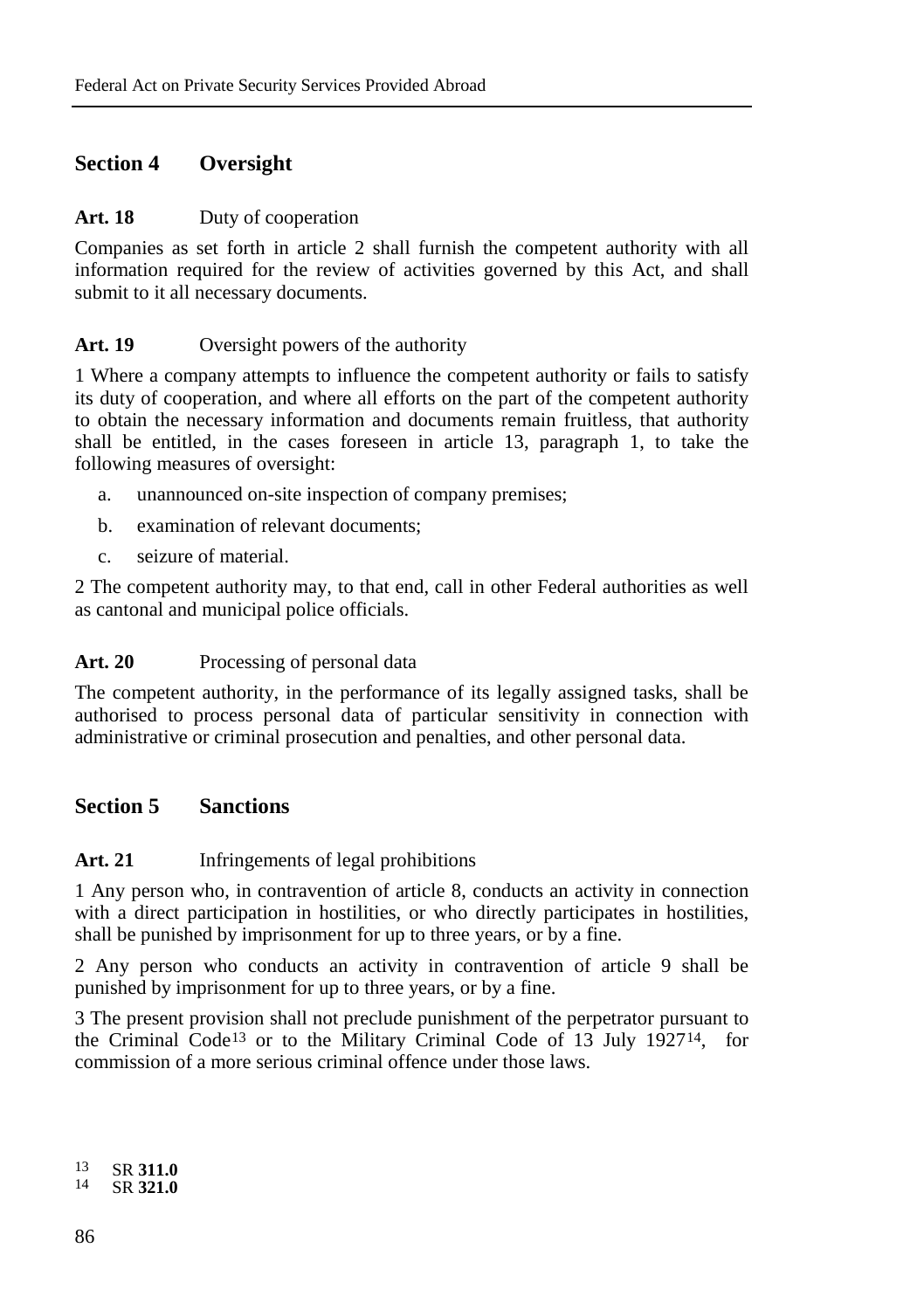Art. 22 Infringements of prohibitions by the competent authority

Any person who contravenes a prohibition issued by the competent authority pursuant to article 14 shall be punished by imprisonment for up to one year, or by a fine.

Art. 23 Infringements of the duty to declare or of the duty to forbear

1 Shall be punished by imprisonment for up to one year, or by a fine, any person who:

- a. violates article 10 by failing to declare an activity;
- b. conducts, in full or in part, an activity in breach of the duty to forbear under article 11 or article 39, paragraph 2.

2 Where the act has been committed through negligence, punishment shall be in the form of a fine.

Art. 24 Infringements of the duty of cooperation

1 Shall be subject punishment by a penalty of up to 100,000 francs any person who:

- a. refuses to furnish information, to allow the examination of documents, or to grant access to premises, pursuant to article 18 or article 19, paragraph 1;
- b. makes false statements.

2 Where the act has been committed through negligence, punishment shall be in the form of a penalty of not more than 40,000 francs.

3 Attempt and complicity shall be punishable.

4 The limitation of time within which a person may be prosecuted shall be of five years.

# Art. 25 Infringements within a business undertaking

1 For infringements committed within a business undertaking, article 6 of the Federal Act of 22 March 1974 on Administrative Criminal Law (ACLA)<sup>[15](#page-8-0)</sup> shall apply.

2 Prosecution of the offenders may be waived, pursuant to ACLA article 7, and the business undertaking condemned to payment of the penalty in their place, in cases in which:

- a. identification of the persons liable for punishment under article 6 of the ACLA necessitates investigative measures that would be disproportionate to the punishment incurred; and
- <span id="page-8-0"></span>b. the penalty that comes into consideration for the infringements governed by the present Act would not exceed 20,000 francs.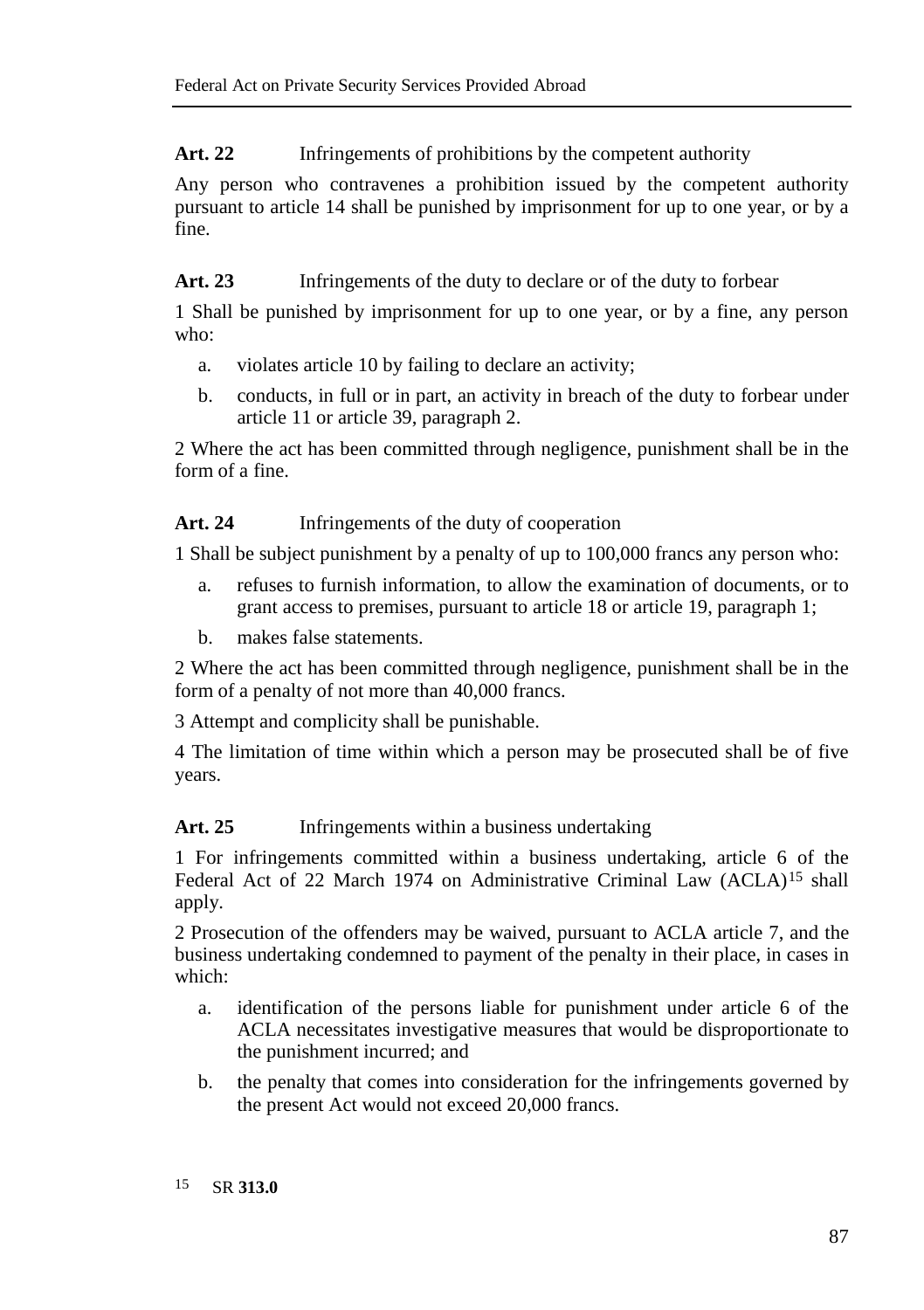# Art. 26 Dissolution et liquidation

1 Where the activity of a legal person, or of a general or limited partnership, infringes a prohibition by the law or by a public authority, the competent authority may order the dissolution and liquidation thereof pursuant to the Federal Act of 11 April 1889 on Debt Enforcement and Bankruptcy.[16](#page-9-0)

2 Where the business undertaking is a sole proprietorship, the competent authority may order the liquidation of the business assets and, as the case may be, deletion of the undertaking from the Commercial Register.

3 The competent authority may confiscate any balance resulting from the liquidation.

#### Art. 27 **Jurisdiction and duty to report**

1 Infringements of this Act shall be subject to Federal jurisdiction.

2 The public authorities competent for the implementation of this Act shall be subject to a duty to report to the Office of the Attorney General any infringements of which they obtain knowledge in the course of conducting their official activities.

# **Section 6 Mutual administrative assistance**

#### **Art. 28** Mutual administrative assistance within Switzerland

1 The public authorities of the Confederation and of the cantons shall furnish the competent authority with the information and personal data required for the enforcement of this Act.

2 The competent authority shall disclose information and personal data to the following public authorities for the performance of their legal tasks:

- a. the Federal and cantonal public authorities responsible for the enforcement of this Act;
- b. the public authorities competent for the enforcement of the War Material Act of 13 December 1996,[17](#page-9-1) the Control of Goods Act of 13 December 1996,[18](#page-9-2) and the Embargo Act of 22 March 2002;[19](#page-9-3)
- c. the criminal authorities, insofar as the prosecution of crimes or misdemeanours is at issue;

<span id="page-9-3"></span><span id="page-9-2"></span><span id="page-9-1"></span>

<span id="page-9-0"></span><sup>16</sup> SR **281.1**<br>
17 SR **514.51**<br>
18 SR **946.202**<br>
19 SD **946.221** 19 SR **946.231**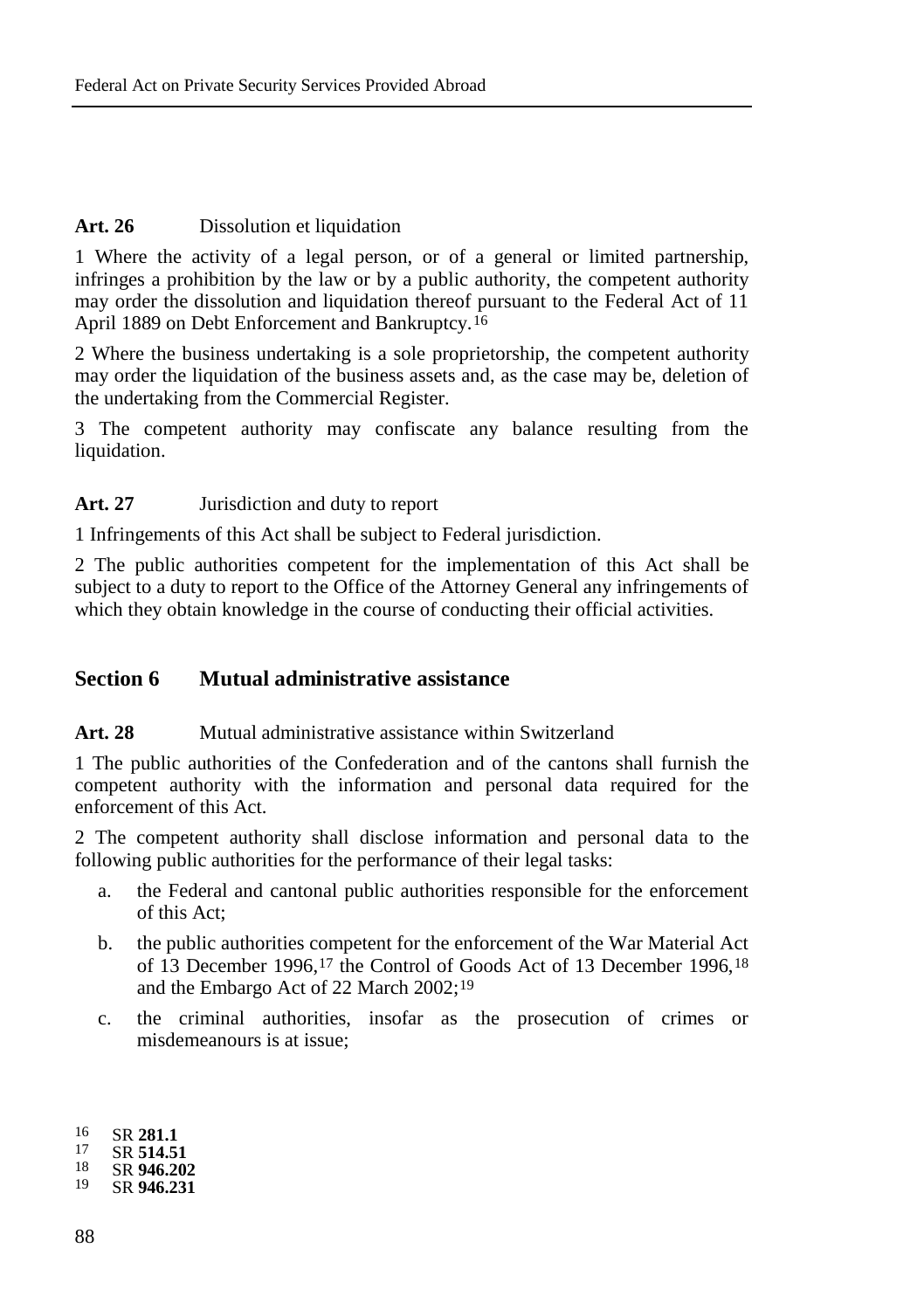- d. the Federal and cantonal authorities competent for the maintenance of internal security;
- e. the Federal authorities competent in the domains of foreign affairs and the maintenance of external security;
- f. the cantonal authorities competent for the licensing and oversight of private security services.

#### **Art. 29** Mutual administrative assistance between Swiss and foreign authorities

1 The competent authority may request from foreign authorities the communication of information and personal data required for the enforcement of this Act. To this end, it may disclose to them, in particular, information concerning:

- a. the nature, provider, principal, recipient, and place of performance of the activity;
- b. the sectors in which the company offering private security services abroad is active, and the identity of all persons who bear responsibility for the company.

2 Where the foreign state grants reciprocity, the competent authority may disclose to it the information set forth in paragraph 1, subject to assurance by the foreign authority that the data:

- a. will be processed only for purposes in conformity with this Act; and
- b. will be used in criminal proceedings only in conformity with the provisions concerning international mutual legal assistance.

# **Section 7 Contracting of security companies by Federal authorities**

#### **Art. 30** Tasks of protection

1 The Confederation shall be authorised to contract with companies that provide private security services for the performance of the following tasks of protection abroad:

- a. the protection of persons;
- b. the guarding or surveillance of goods and properties.

2 The Federal authority that contracts with a company (contracting authority), shall consult with the authority competent pursuant to article 38, paragraph 2, and with the Federal Department of Defence, Civil Protection, and Sport.

#### Art. 31 Requirements with regard to the company

1 Prior to contracting with a company, the contracting authority shall ascertain that the company in question meets the following requirements: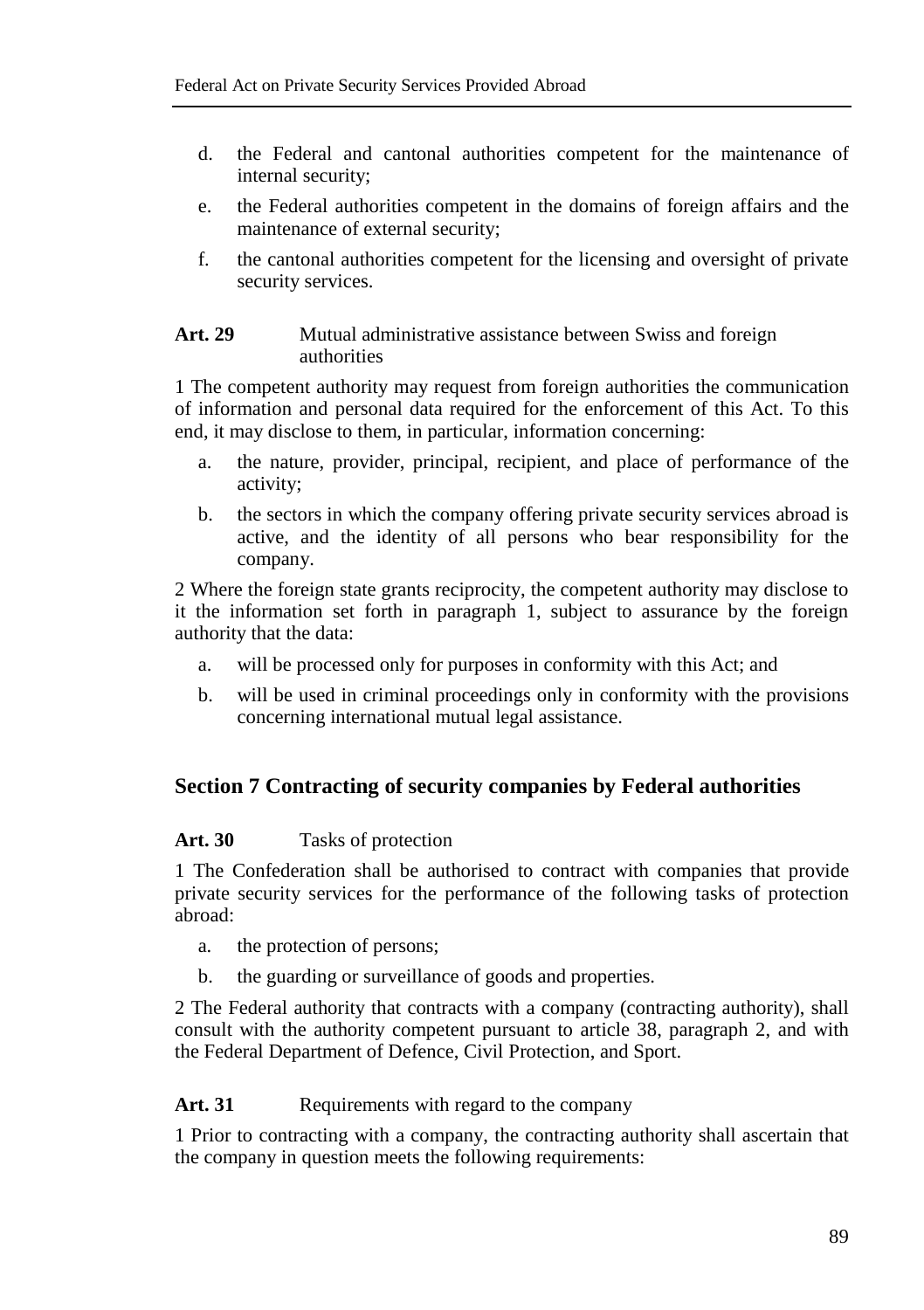- a. it is able to provide the requisite guarantees concerning the recruitment, training, and oversight of its personnel;
- b. its good repute and irreproachable conduct in business have been attested to, in particular, through:
	- 1. adherence to the Code of Conduct and compliance with its provisions,
	- 2. experience in the field,
	- 3. references, or
	- 4. membership in a professional association;
- c. it is solvent;
- d. it disposes of an adequate internal control system which ensures that its personnel comply with established standards of conduct and that disciplinary measures are taken where misconduct occurs:
- e. it is authorised under applicable law to conduct activities in the domain of private security;
- f. it possesses liability insurance coverage in an amount commensurate with the risk incurred.

2 The contracting authority may, by way of exception, contract with a company that does not possess liability insurance coverage, where:

- a. purchasing such insurance would engender disproportionate costs to the company; and
- b. the liability risk and the amount of any compensatory damages to be borne by the Confederation may be assessed as low.

# Art. 32 Training of personnel

1 The contracting authority shall ascertain that the security personnel of the company have received adequate training, commensurate to the task of protection assigned to them and in accordance with applicable international and national law.

2 Training shall cover, in particular, the following issues:

- a. basic rights, protection of personality rights, and procedural law;
- b. the use of physical force and weapons when acting in self-defence or in emergency situations;
- c. dealing with persons offering resistance or prepared to resort to violence;
- d. providing first aid;
- e. assessing health risks entailed in the use of force;
- f. combating corruption.

3 The contracting authority may, by way of exception, contract with a company that does not fully meet the requirements set forth in paragraphs 1 and 2, on condition that there is no other company that meets those requirements at the place at which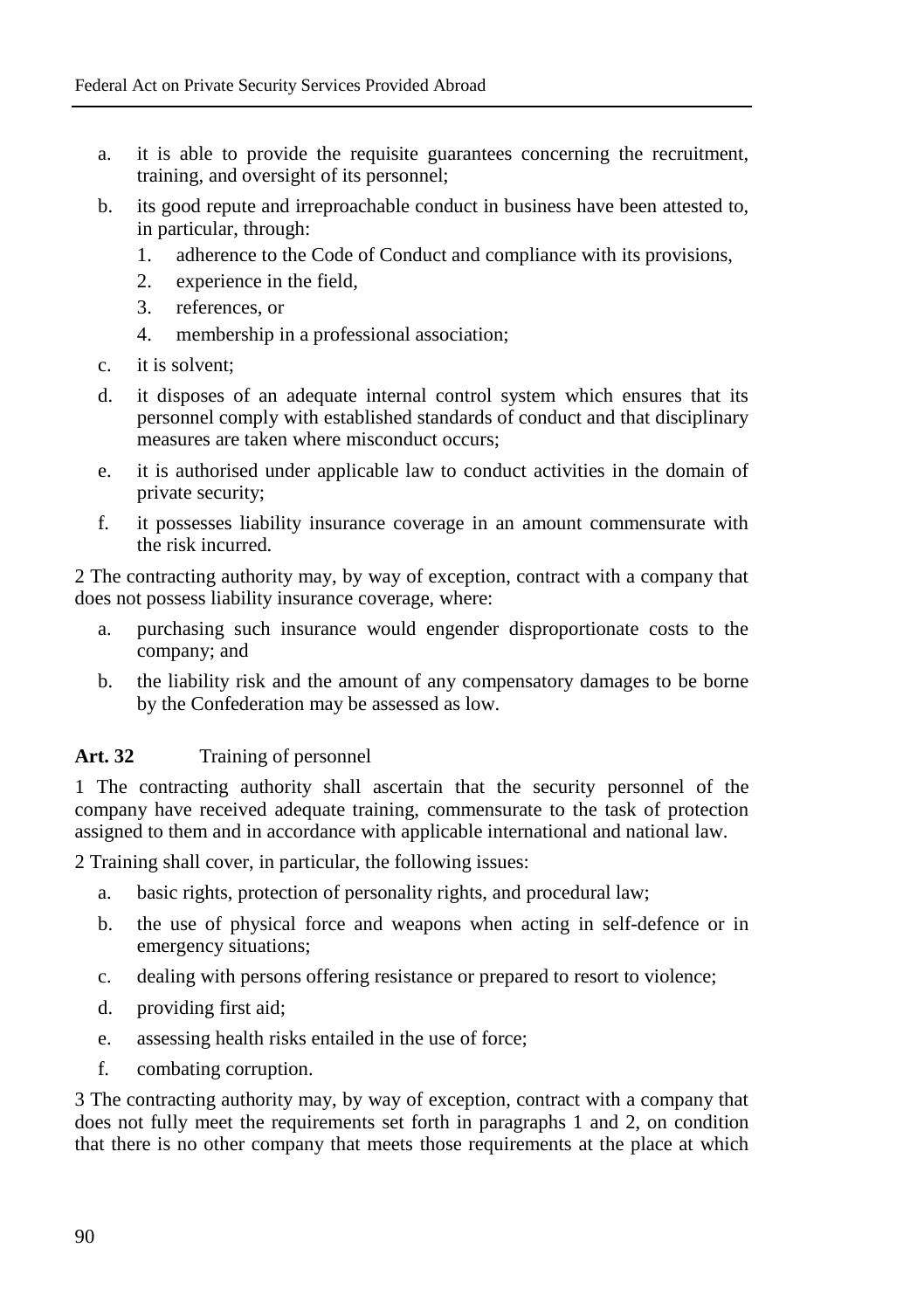the service is to be provided and that the task of protection cannot otherwise be accomplished.

4 In such case, the maximum duration for which an contract may be concluded shall be of six months. The contracting authority shall take measures to ensure that the company fulfills the requirements set forth in paragraphs 1 and 2 within as short a time as possible. Such measures shall be explicitly stipulated in the agreement.

### **Art. 33** Identification of personnel

The contracting authority shall make certain that the personnel is identifiable when acting in the exercise of their function.

### **Art. 34** Arming of personnel

1 All personnel shall, as a general rule, be unarmed.

2 Where the situation abroad requires that any personnel, by way of exception, carry a weapon so as to be able to react in self-defence or emergency situations, the contracting authority shall so stipulate in the contract.

3 The contracting authority shall ascertain that the personnel is in possession of the requisite permits under applicable law.

4 Applicable weapons legislation at the place at which the task of protection is to be performed shall apply.

#### Art. 35 Use of force and other police measures

1 Where it is possible to accomplish a task of protection only through the use of force or other police measures as defined in the Federal Act of 20 March 2008 on the Use of Force,[20](#page-12-0) the Federal Council may grant permission to do so even in situations other than those of self-defence or emergency.

2 It shall make certain, that the personnel has received the appropriate training.

3 Applicable law at the place of deployment shall apply.

#### Art. 36 Subcontracting of protection tasks

The subcontracting of tasks of protection shall be prohibited without the prior written consent by the contracting authority.

# **Section 8 Reporting**

# **Art. 37**

1 The competent authority shall prepare annually a report on its activities, to be submitted to the Federal Council.

<span id="page-12-0"></span>20 SR **364**